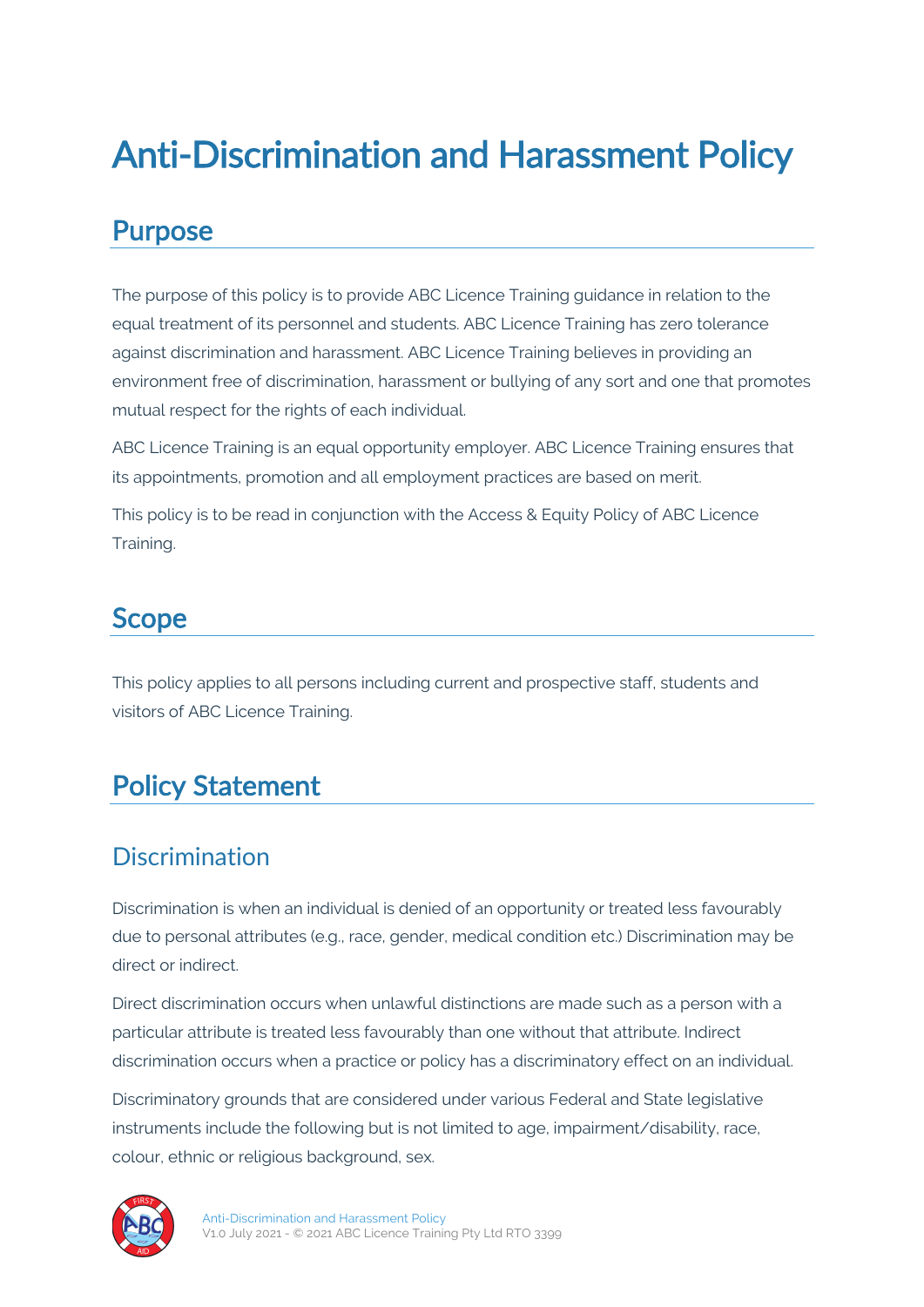#### Harassment

Harassment is a behaviour or act that offends, humiliates or intimidates an individual. Harassment maybe verbal, written, physical or visual. Harassment in any form is unlawful under the Commonwealth and State Legislation.

Examples of harassment may include but is not limited to:

- Use of inappropriate language
- Offensive hand or body gestures
- Isolating someone
- Stalking someone
- Sexual or suggestive remarks or references
- Offensive jokes and comments about someone's ethnicity, race, religion, nationality, gender or sexual preference
- Picture, posters, graffiti, electronic images, etc. that are offensive, obscene, or objectionable
- Physical harassment such as unnecessary physical contact, pushing, shoving etc.

#### Bullying

Bullying is also a form of harassment and is one when an individual uses his/her strength or power to coerce others. Bullying may include persistent criticism, groundless withdrawal of benefits, ignoring a person's point of view, public reprimands, and humiliation.

#### Vilification

Vilification on the basis of race or religion is simply a public act of hatred – and it's against the law.

It can include things such as graffiti in churches or other public places, speeches, abuse, remarks in the media or on internet sites, gestures, posters or stickers. For these sorts of things to be considered vilification, they need to be public and to incite people to hate others because of their race or religion.

All ABC Licence Training employees must ensure that all persons on site (including visitors) are treated equitably and are not subject to vilification or harassment. They must also ensure that people, who make complaints, or act as witnesses, are not victimised in any way.